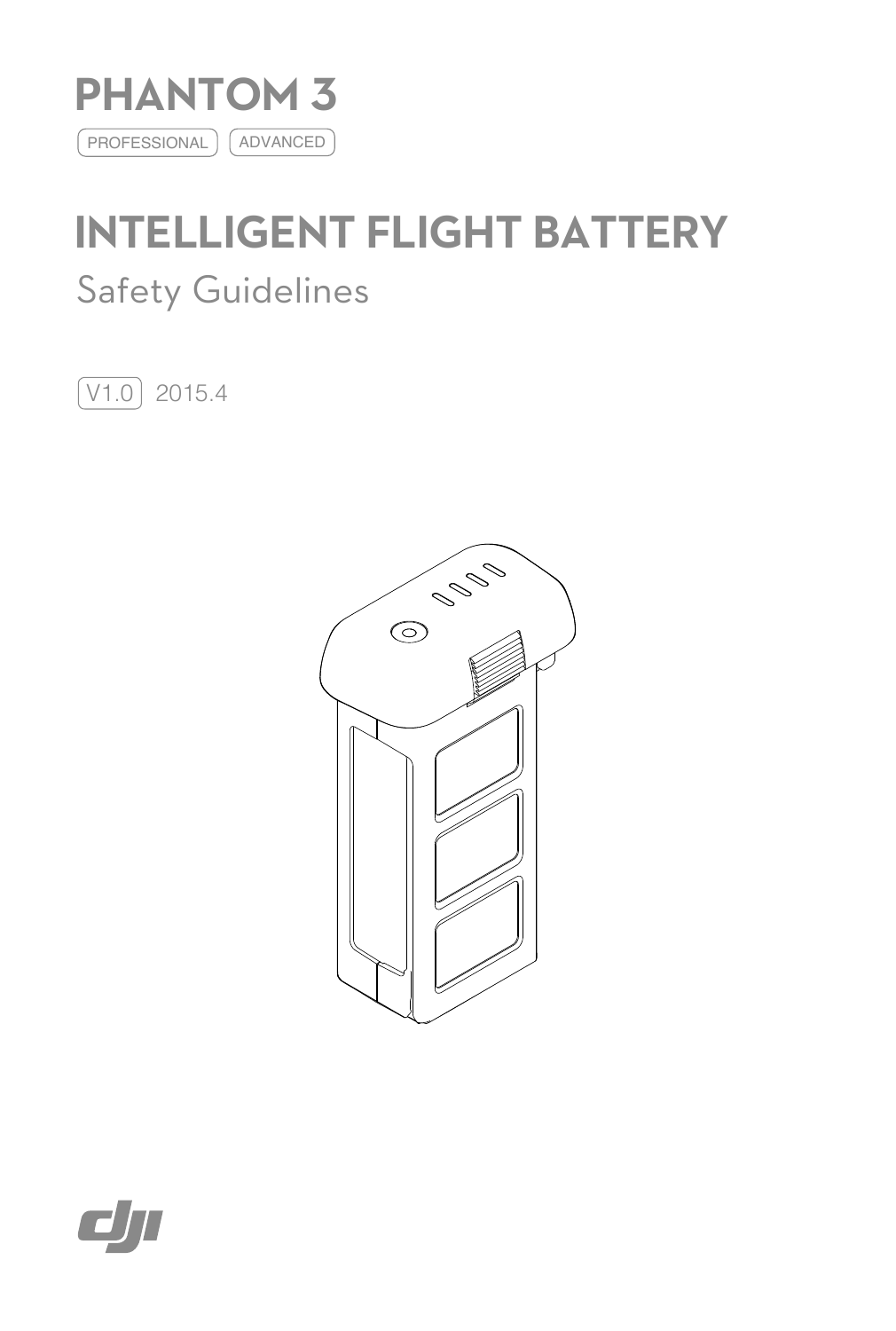# **NOTICE**

All instructions and other collateral documents are subject to change at the sole discretion of SZ DJI TECHNOLOGY CO., LTD. For up-to-date product information, visit http://www.dji.com and click on the product page for this product.

# **Glossary**

The following terms are used throughout the product literature to indicate various levels of potential harm when operating this product:

- **NOTICE:** Procedures, which if not properly followed, create a possibility of physical property damage AND a little or no possibility of injury.
- CAUTION: Procedures, which if not properly followed, create the probability of physical property damage AND a possibility of serious injury.
- **A. WARNING:** Procedures, which if not properly followed, create the probability of property damage, collateral damage, and serious injury OR create a high probability of superficial injury.



**Read the ENTIRE Phantom 3 user manual to become familiar with the features of this product before operating. Failure to operate the** 

**product correctly can result in damage to the product or personal property and cause serious injury.**

**This is a sophisticated product. It must be operated with caution and common sense and requires some basic mechanical ability. Failure to operate this product in a safe and responsible manner could result in injury or damage to the product or other property. This product is not intended for use by children without direct adult supervision. Do not use with incompatible components or alter this product in any way outside of the documents provided by SZ DJI TECHNOLOGY CO., LTD. These Safety Guidelines contain instructions for safety, operation and maintenance. It is essential to read and follow all of the instructions and warnings in the Phantom 3 user manual, prior to assembly, setup or use, in order to operate the product correctly and avoid damage or serious injury.**

# **Intelligent Flight Battery Safety Guidelines**

# $\land$  WARNING

To avoid fire, serious injury, and property damage, observe the following safety guidelines when using, charging, or storing your batteries.

# Battery Use

- 1) **Do NOT allow the batteries to come into contact with any kind of liquid. Do NOT leave batteries out in the rain or near a source of moisture. Do NOT drop the battery into water. If the inside of the battery comes into contact with water, chemical decomposition may occur, potentially resulting in the battery catching on fire, and may even lead to an explosion.**
- 2) **Never use non-DJI batteries. Go to www.dji.com to purchase new batteries. DJI takes no responsibility for any damage caused by non-DJI batteries.**
- 3) **Never use or charge swollen, leaky, or damaged batteries. If your batteries are abnormal, contact DJI or a DJI authorized dealer for further assistance.**
- 4) **Never install or remove the battery from the aircraft when it is turned on. Do NOT insert or remove batteries if the plastic cover has been torn or compromised in any way.**
- 5) **The battery should be used in temperatures from -10℃ to 40℃. Use of the battery in environments above 50℃ can lead to a fire or explosion. Use of battery below -10℃ can lead to permanent damage.**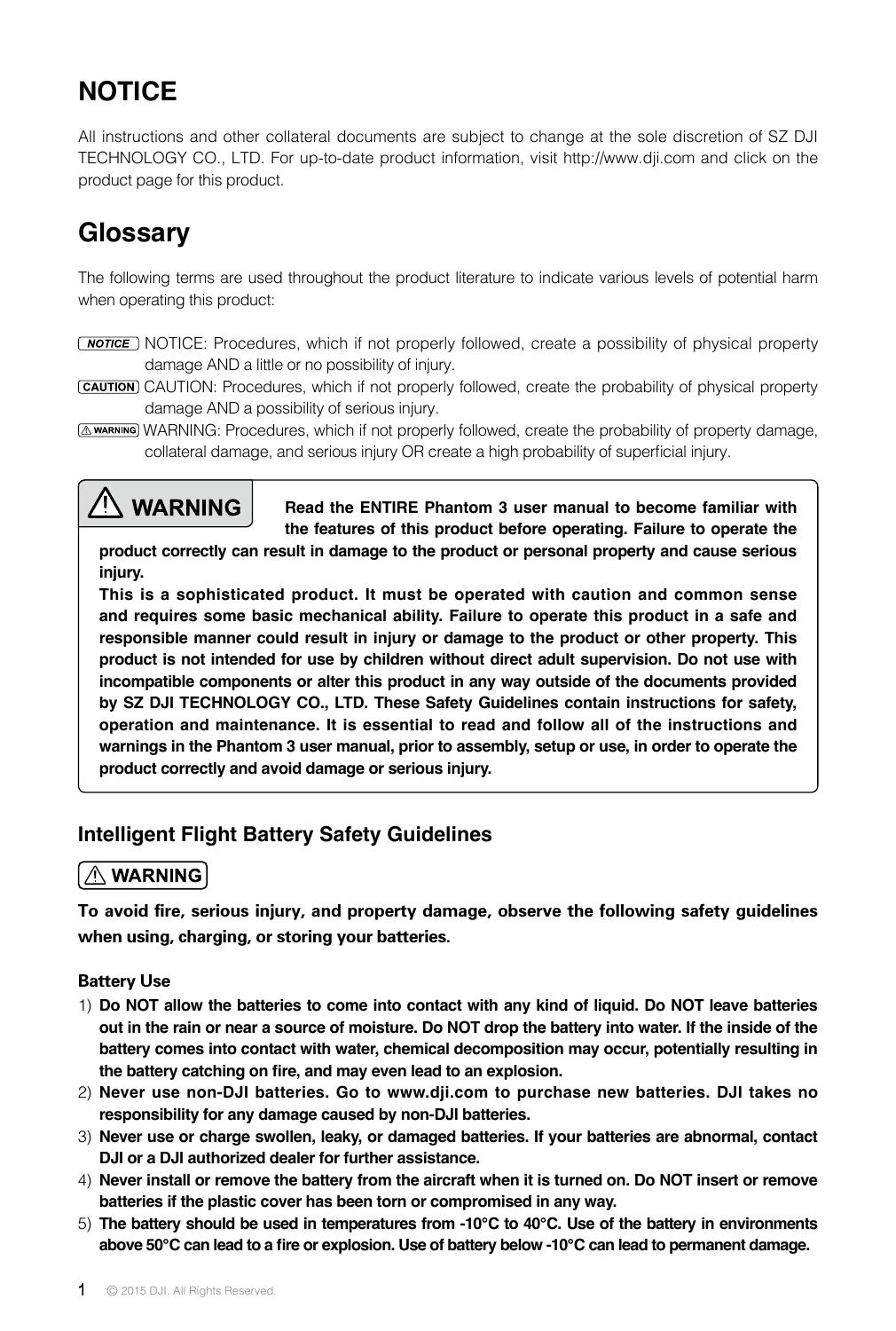- 6) **Do NOT use the battery in strong electrostatic or electromagnetic environments. Otherwise, the battery control board may malfunction and cause a serious accident during flight.**
- 7) **Never disassemble or pierce the battery in any way or the battery may leak, catch fire, or explode.**
- 8) **Electrolytes in the battery are highly corrosive. If any electrolytes make contact with your skin or eyes, immediately wash the affected area with fresh running water for at least 15 minutes, and then see a doctor immediately.**
- 9) **Check the condition of the battery if it falls out of the aircraft. Make sure the battery is NOT damaged or leaking before putting it back into the aircraft.**
- 10) **If the battery falls into water with the aircraft during flight, take it out immediately and put it in a safe and open area. Maintain a safe distance from the battery until it is completely dry. Never use the battery again, and dispose of the battery properly as described in the Battery Disposal section below. Do NOT heat batteries. Put out any battery fire using sand or a dry powder fire extinguisher. Never use water to put out a battery fire.**
- 11) **Do NOT put batteries in a microwave oven or in a pressurized container.**
- 12) **Do NOT place loose battery cells on any conductive surface, such as a metal table.**
- 13) **Do NOT put the loose cells in a pocket, bag or drawer where they may short-circuit against other items or where the battery terminals could be pressed against each other.**
- 14) **Do NOT drop or strike batteries. Do NOT place heavy objects on the batteries or charger. Avoid dropping batteries.**
- 15) **Clean battery terminals with a clean, dry cloth.**

# Battery Charging

- 1) **Do NOT attach the batteries to wall outlets or car charger sockets directly, and always use a DJI approved adapter. DJI takes no responsibility if the battery is charged using a non-DJI charger. Never leave the battery unattended during charging. Do NOT charge the battery near flammable materials or on flammable surfaces such as carpet or wood. Do NOT charge battery immediately after flight, because the battery temperature may be too high. Do NOT charge the battery until it cools down to near room temperature. Charging the battery outside of the temperature range of 0℃-40℃ may lead to leakage, overheating, or battery damage.**
- 2) **Disconnect the charger when not in use. Examine the charger regularly for damage to the cord, plug, enclosure, or other parts. Do NOT clean the charger with denatured alcohol or other flammable solvents. Never use a damaged charger.**

# Battery Storage

- 1) **Keep batteries out of the reach of children and pets.**
- 2) **Do NOT leave the battery near heat sources such as a furnace or heater. Do NOT leave the batteries inside of a vehicle on hot days. The ideal storage temperature is 22℃-28℃.**
- 3) **Keep the battery dry. Never drop the battery into water.**
- 4) **Do NOT drop, strike, impale, or manually short-circuit the battery.**
- 5) **Keep the battery away from metal objects such as glasses, watches, jewelry, and hairpins.**

# Battery Disposal

1) **Dispose of the battery in specific recycling boxes only after a complete discharge. Do NOT place the battery in regular trash containers. Strictly follow your local regulations regarding the disposal and recycling of batteries.** 

## Battery Maintenance

- 1) **Never use the battery when the temperature is too high or too low.**
- 2) **Never store the battery in environments with a temperature higher than 60℃.**

# Travel Notice

1) **Before carrying the Intelligent Flight Battery on an airline flight, it must first be fully discharged. This can be done by using your aircraft until the battery is depleted. Only discharge the battery in a fireproof location.**